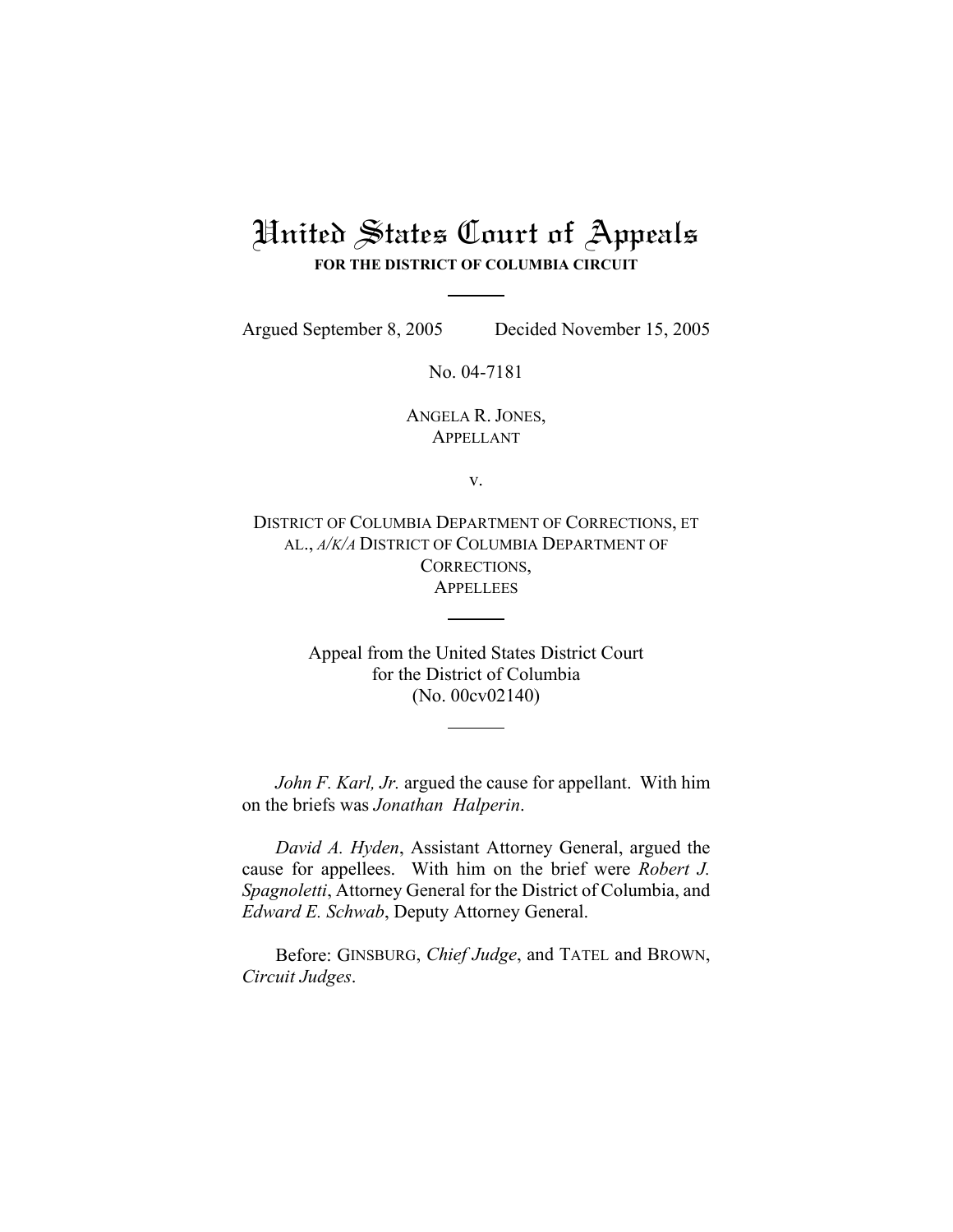## Opinion for the Court filed by *Circuit Judge* BROWN.

BROWN, *Circuit Judge*: Appellant Angela R. Jones brought this action against her employer, the District of Columbia Department of Corrections ("Department"), and various individuals, alleging sexual harassment, retaliation, and several common law claims. The district court granted summary judgment against Jones as to all causes of action and denied Jones's motion for leave to amend her complaint. We reverse the judgment of the district court as to Jones's sexual harassment cause of action. We also reverse the order of the district court denying Jones leave to amend her complaint.

I

In September 1997, Jones began work as a correctional officer at the Department's Occoquan prison facility. Sergeant Darryl Ellison supervised one of the zones in which Jones worked. Jones claims Ellison's statements and conduct gave rise to a hostile work environment and the Department retaliated against her after she submitted harassment complaints against Ellison. Jones's allegations focus on three primary incidents. First, in December 1997 or January 1998, Jones sought to retrieve an umbrella she had left in a gymnasium at the prison facility. Ellison allegedly went into the gym with Jones, shut the door, and told Jones, "I want to kiss you." He also allegedly grabbed her, pulled her toward him, and held her face, telling her she was "sexy" and commenting about her lips. Second, in early 1998, Ellison allegedly called Jones into his office for a work evaluation and told her he wanted to kiss her. He also commented about her breasts and panty line. Third, in early 1998, Ellison allegedly approached Jones in the mess hall, commented about Jones's breasts and panty line, and brushed himself up against Jones "[w]ith his whole body." Jones also alleges Ellison made several other inappropriate comments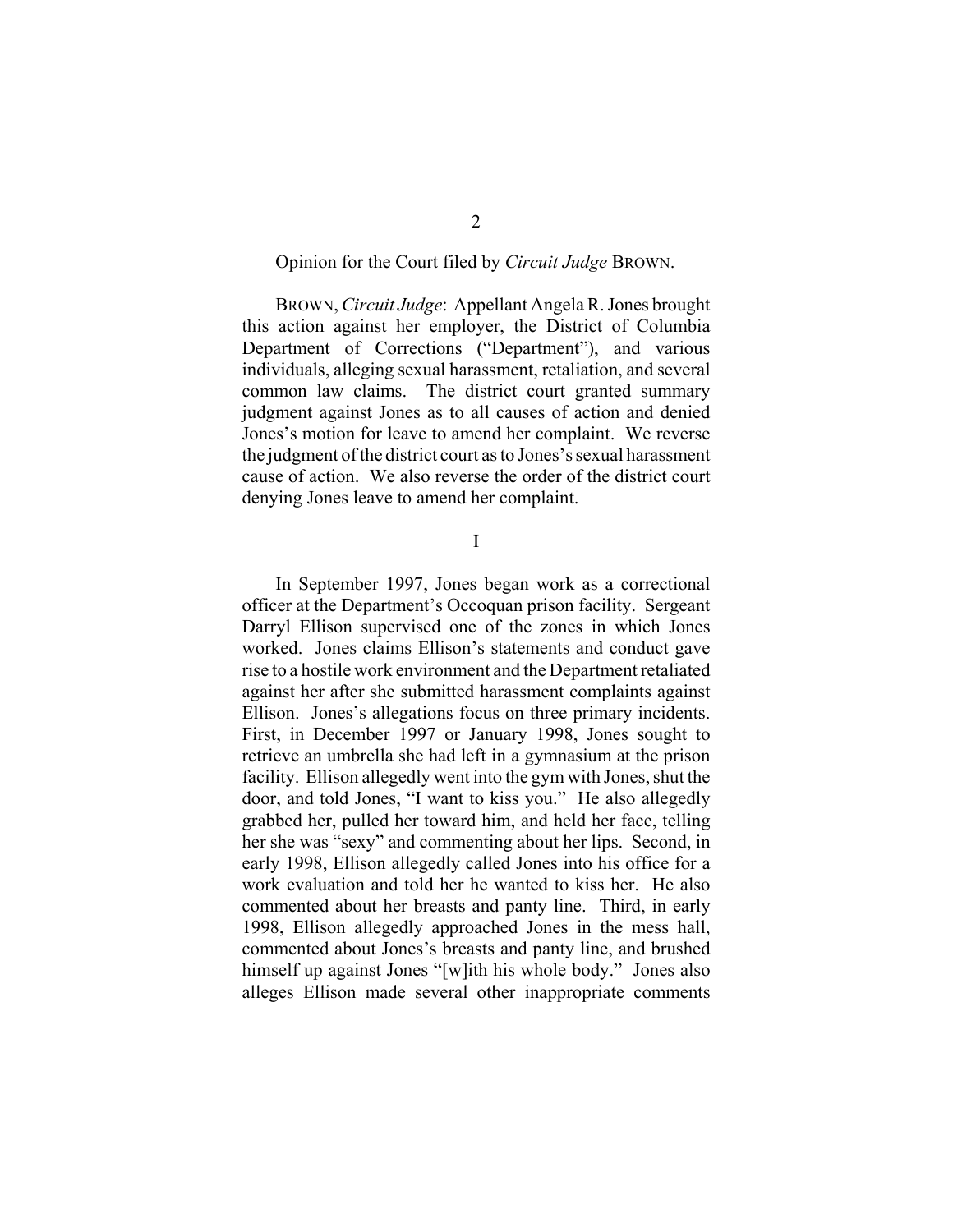including bragging about his sexual prowess, publicizing his desire to have sex with her, telling colleagues that she was gay, threatening to give her a poor evaluation or to begin disciplinary action against her, and calling her a "red bitch." Jones further alleges Ellison and several other male employees at the Department had a bet as to which of them would be the first to have sex with Jones.

Jones asserts that, after the gym incident, she reported Ellison's behavior to a Sergeant Armstrong, who said he would talk to Ellison, but the harassment continued nonetheless. On April 9, 1998, Jones filed an internal harassment complaint against Ellison with senior-level officers at the Department. Jones's written complaint discussed only the gym incident in specific detail. The warden immediately issued cease-and-desist orders to both Jones and Ellison, instructing them to "avoid unnecessary contact." Department personnel then conducted an investigation, taking recorded statements from fourteen witnesses and issuing a thirty-one-page investigation report. The report's summary noted that several witnesses had denied or contradicted Jones's allegations and concluded there was "insufficient evidence to support a finding of Probable Cause." Jones, however, alleges the investigation was perfunctory and biased.

In support of her retaliation claim, Jones asserts that she was transferred to the night shift "[a]lmost immediately" after filing her internal harassment complaint. According to the Department's investigatory report, however, this shift change applied to all probationary officers on Jones's shift, and the "shift change roster" was completed and approved seventeen days *before* Jones's harassment complaint. Also, Jones had been informed she would have to work all three shifts during her probationary period. In further support of her claim, Jones states she asked, in August 1998, to return to the day shift, and though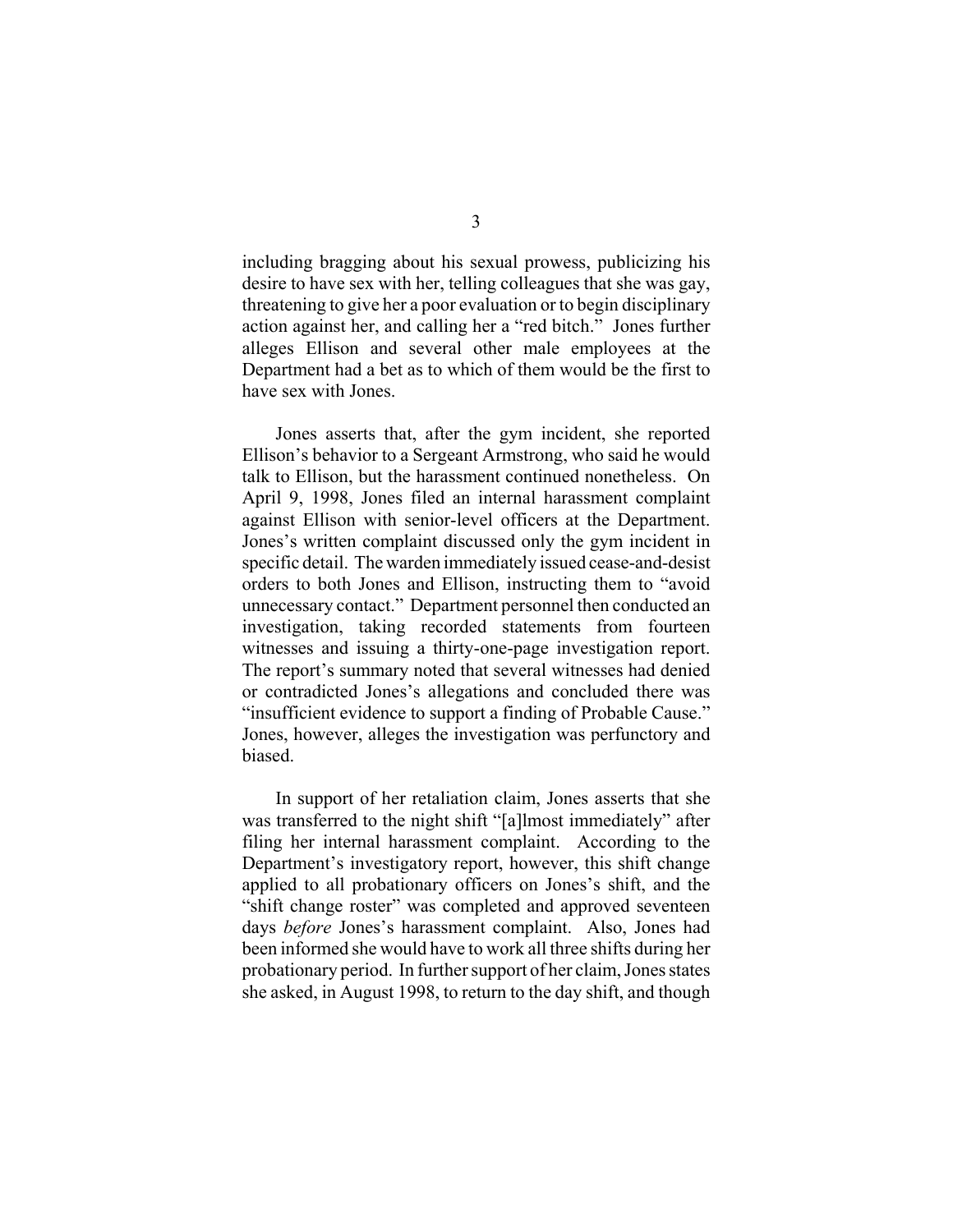the Department eventually granted her request, it changed her duty location and days off over the course of the subsequent six weeks. Then, on October 15, 1998, the Department assigned Jones to the "tower" and barred her from entering the main prison institution. This new assignment came two-and-a-half months after Jones filed a harassment complaint with the Equal Employment Opportunity Commission ("EEOC"). Jones asserts she was initially assigned to Ellison's zone in the tower. She also states the tower was cold in the winter, hot in the summer, "infested with bugs and had inadequate bathroom facilities." Colleagues told Jones she was being "punished." She worked in the tower for ten months, at which point the Occoquan prison facility was closed. She concedes, however, that the tower assignment was one of the three normal assignments for an officer in Jones's position and that she worked the day shift in the tower, as she had requested. Jones further states that, on December 19, 1998, when she asked to take time off after the murder of her cousin, the Department sought verification of her claim that her cousin had been murdered. As a result, she became so emotionally upset that she did not attend the funeral.

Jones received a notice of right to sue on June 8, 2000, and brought this action in the district court on September 6, 2000. Her amended complaint alleges causes of action under Title VII of the Civil Rights Act of 1964, 42 U.S.C. § 2000e *et seq*.; the District of Columbia Human Rights Act, D.C.CODE § 2-1401 *et seq.* (2001); and the common law. After close of discovery, the Department and the individual defendants moved for summary judgment on all causes of action. Jones opposed the motion, in part, and also moved to amend her complaint to include claims under 42 U.S.C. § 1983. On September 30, 2004, the trial court denied leave to amend and granted summary judgment. Among other things, the trial court found the Department had satisfied the requirements of the *Faragher-Ellerth* defense to Jones's Title VII sexual harassment claim and Jones had failed to make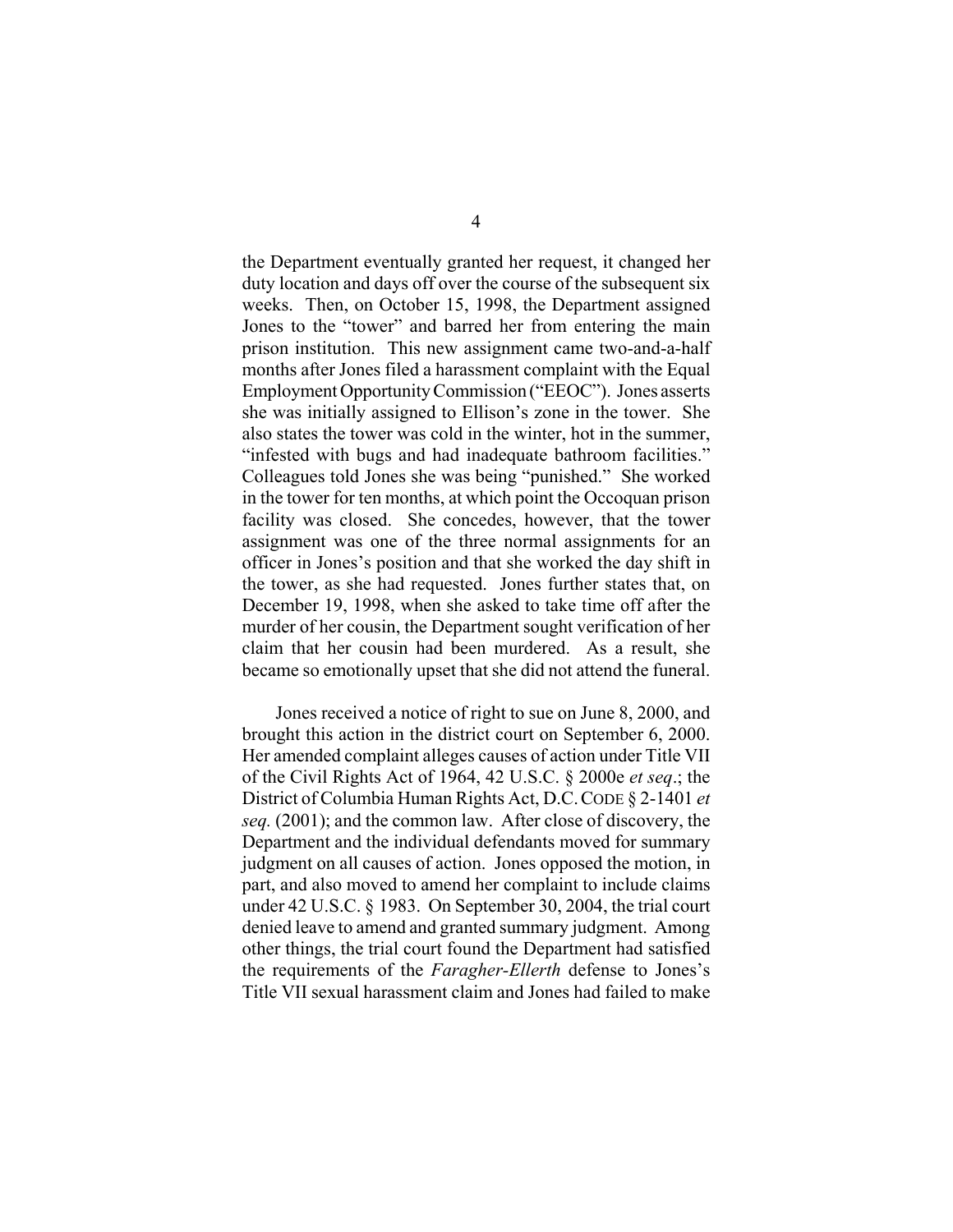a sufficient showing to defeat summary judgment on her retaliation claim. Jones now appeals the trial court's summary judgment order with regard to her Title VII sexual harassment and retaliation claims against the Department, along with the trial court's denial of her motion for leave to amend her complaint.

In *Faragher v. Boca Raton*, 524 U.S. 775 (1998), and *Burlington Industries, Inc. v. Ellerth*, 524 U.S. 742 (1998), the Supreme Court delineated the circumstances in which an employer may be held vicariously liable for a supervisor's harassment of a subordinate. If the harassment takes the form of a tangible employment action—that is, a "significant change in employment status, such as hiring, firing, failing to promote, reassignment with significantly different responsibilities, or a decision causing a significant change in benefits," *Ellerth*, 524 U.S. at 761—then the supervisor has unquestionably exercised authority on behalf of the employing enterprise in furtherance of the harassment, and the employer is therefore liable. *See id.* at 760-62; *Faragher*, 524 U.S. at 790-91. Vicarious liability is less certain, however, where the harassment does not result in a change in status amounting to a tangible employment action. In such cases, "a defending employer may raise an affirmative defense to liability or damages, subject to proof by a preponderance of the evidence. The defense comprises two necessary elements: (a) that the employer exercised reasonable care to prevent and correct promptly any sexually harassing behavior, and (b) that the plaintiff employee unreasonably failed to take advantage of any preventive or corrective opportunities provided by the employer or to avoid harm otherwise." *Ellerth*, 524 U.S. at 765; *Faragher*, 524 U.S. at 807 (citation omitted).

Here, Jones has not demonstrated a tangible employment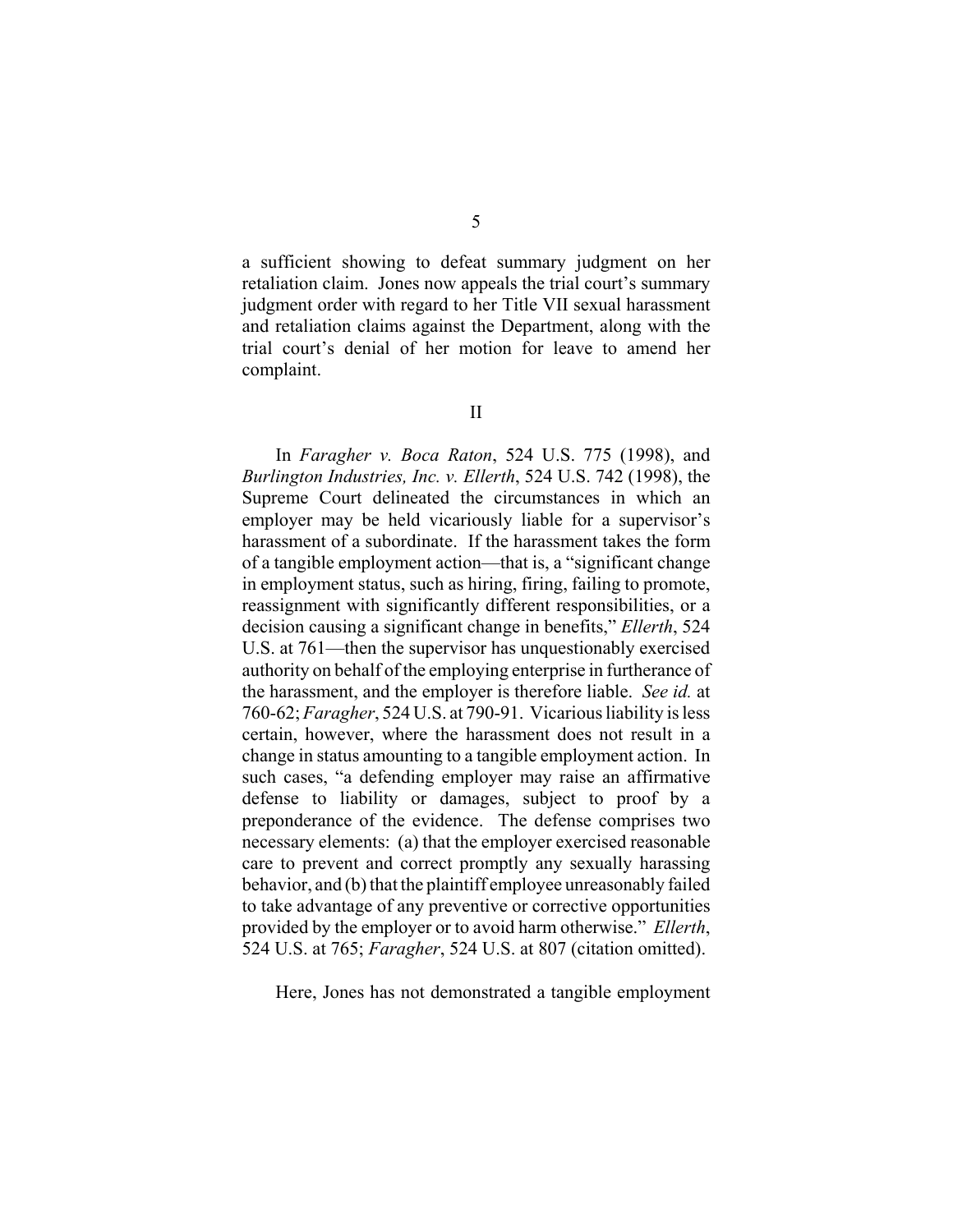action. Because the tangible employment action establishes the requisite link between a supervisor's injurious conduct in the workplace and the employing enterprise, it must be an action *done by the supervisor whose conduct has generated the employee's claim*. *Ellerth*, 524 U.S. at 760-63. Jones cites the changes in her work schedule, her assignment to the tower, and the Department's efforts to verify the murder of her cousin, but even assuming such actions constituted a "significant change in [her] employment status," *id.* at 761, Jones has presented no evidence that Ellison was responsible for any of these actions. Accordingly, we conclude that the *Faragher-Ellerth* defense is available to the Department.

However, the *Faragher-Ellerth* defense is explicitly an "affirmative defense" as to which the employer has the burden of proof. *Ellerth*, 524 U.S. at 765; *Faragher*, 524 U.S. at 807. Federal Rule of Civil Procedure 8(c) states: "In pleading to a preceding pleading, a party shall set forth affirmatively . . . any . . . matter constituting an . . . affirmative defense." In *Harris v. Secretary, United States Department of Veterans Affairs*, 126 F.3d 339 (D.C. Cir. 1997), we construed Rule 8(c) strictly:

In order to preserve the notice purpose of Rule 8(c) and the discretionary structure of Rule 15(a), we hold that Rule 8(c) means what it says: a party must first raise its affirmative defenses in a responsive pleading before it can raise them in a dispositive motion. . . .

There is no reason to fear that procedural formalism will displace substantive justice here, because a party may request, and the District Court shall freely give, leave to amend the pleadings under Rule 15(a) when justice requires.

*Id*. at 345.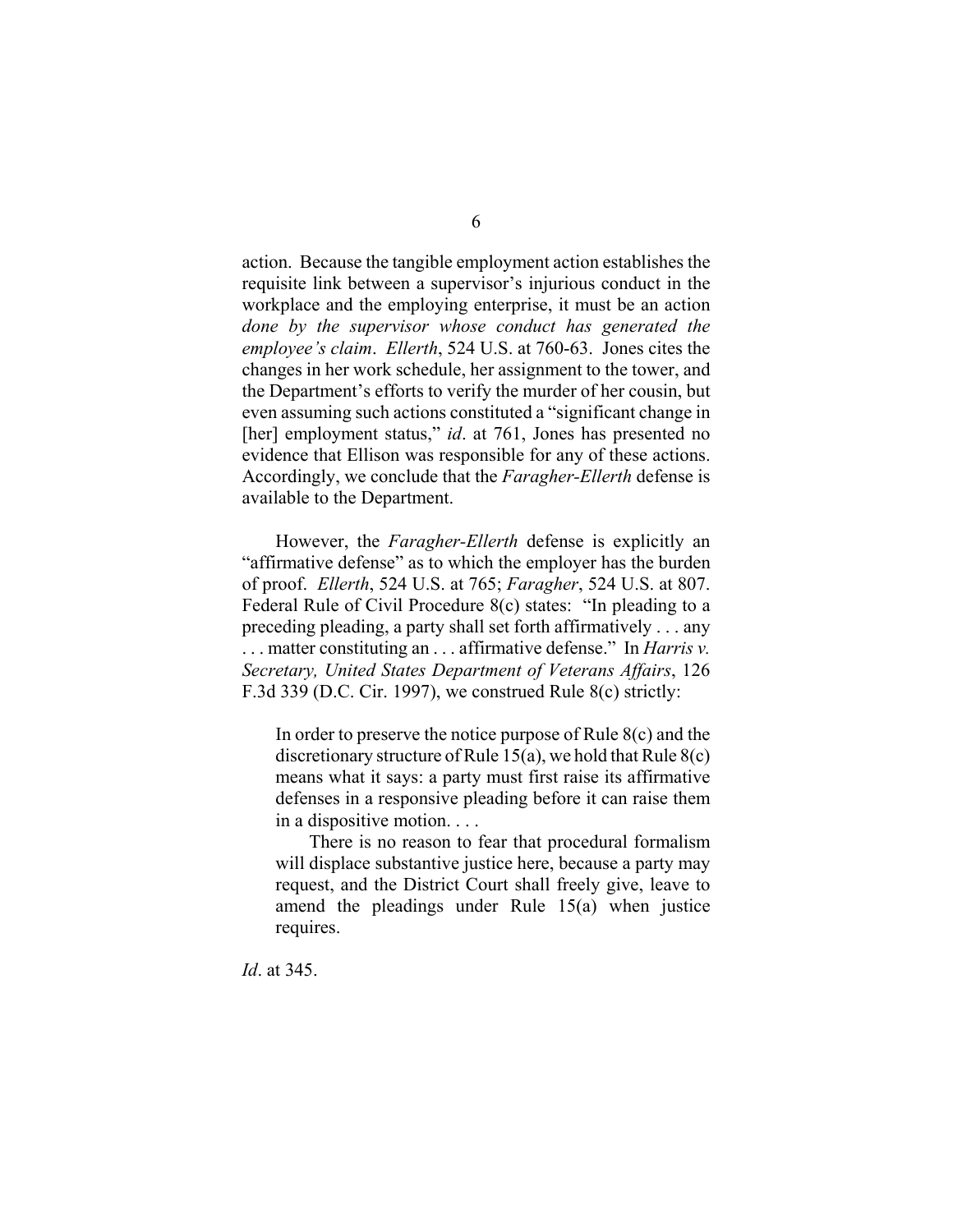Here, the Department concedes that it failed to raise the *Faragher-Ellerth* defense in its answer to the amended complaint, and it presents this court with no argument as to why our holding in *Harris* should not apply, arguing instead that Jones suffered no prejudice from its failure to plead the defense. However, in *Harris*, we were very clear that lack of prejudice is not determinative: "On its face and on its logic, Rule 8(c) requires that a party actually plead its affirmative defenses, not that it plead them only in those cases where failure to plead would result in prejudice to the opposing party." *Id*. At oral argument, counsel for the Department asserted Jones had forfeited any objection to the Department's failure to plead the *Faragher-Ellerth* defense by not having raised this objection in the district court, but the Department was equally dilatory for waiting until oral argument to raise the forfeiture argument. If the Department had raised the forfeiture argument in its brief on appeal, Jones might have been able to show that her Rule 8(c) objection was in fact raised in the district court, perhaps during oral proceedings. Accordingly, we cannot credit the Department's belated argument that Jones forfeited this objection. We conclude the district court erred in granting summary judgment based on the *Faragher-Ellerth* defense in a case in which the defense had not been raised in the pleadings. As described in *Harris*, the Department may move to amend its answer on remand. If the trial court permits the amendment, then the Department may renew its motion for summary judgment or attempt to prove the elements of its *Faragher-Ellerth* defense at trial.

## III

The district court also granted summary judgment in favor of the Department on Jones's retaliation claim. In support of her retaliation claim, Jones asserts that, after she complained of sexual harassment, Ellison verbally harassed her and the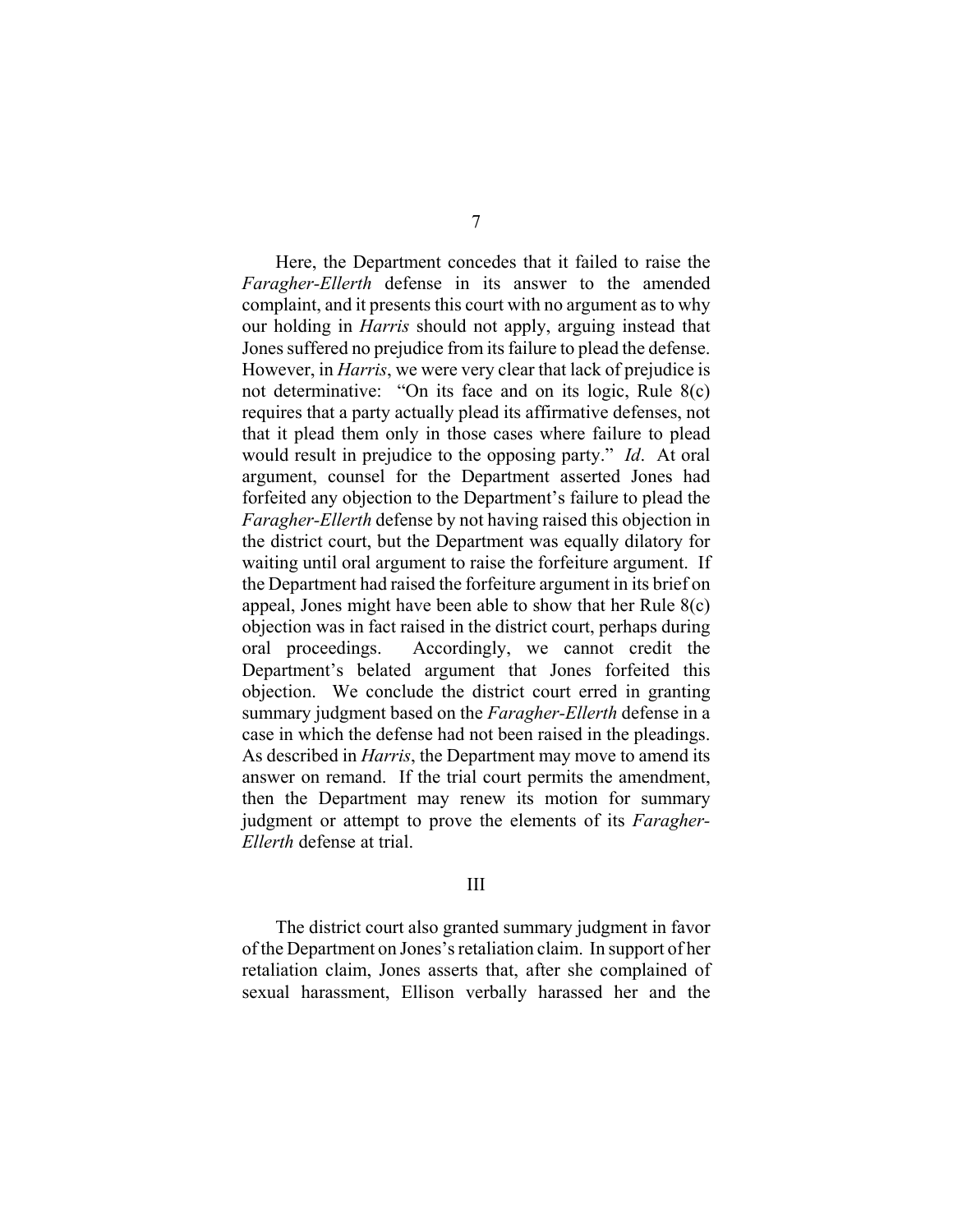Department changed her work shift, transferred her to the assignment in the tower, and refused to allow her time off to attend her cousin's funeral. Having engaged in virtually no discovery, however, Jones relies only on her own affidavit to support these allegations.

Jones is not specific about the verbal harassment she suffered after complaining of sexual harassment. She may be referring to Ellison's alleged reference to her as a "red bitch." The evidence on this point is conflicting. The Department's investigation report relates Jones's statement that Ellison made this comment shortly after Jones submitted her internal sexual harassment complaint. However, Jones's sworn response to interrogatories places this incident in March 1998, a month *before* she submitted her harassment complaint, and in her deposition, Jones described hearing the comment *immediately before* she submitted her harassment complaint. This conflict in the evidence does not affect our conclusion, however. Even if the comment came after Jones submitted her complaint, it was an isolated insult that does not constitute the sort of adverse action that can support a retaliation claim. *See Faragher*, 524 U.S. at 787-88; *Cones v. Shalala*, 199 F.3d 512, 521 (D.C. Cir. 2000); *see also Washington v. Ill. Dep't of Revenue*, 420 F.3d 658, 661 (7th Cir. 2005) (stating that the adverse employment action supporting a retaliation claim must be material).

Jones also claims retaliation based on the changes in her work shift. She focuses in particular on her transfer from the second shift to the third shift shortly after she submitted her harassment complaint. However, the Department's investigation report indicates this transfer applied to all probationary officers on the second shift, and the shift change roster was completed and approved seventeen days before Jones submitted her harassment complaint. Moreover, Jones had earlier been informed she would have to work all three shifts during her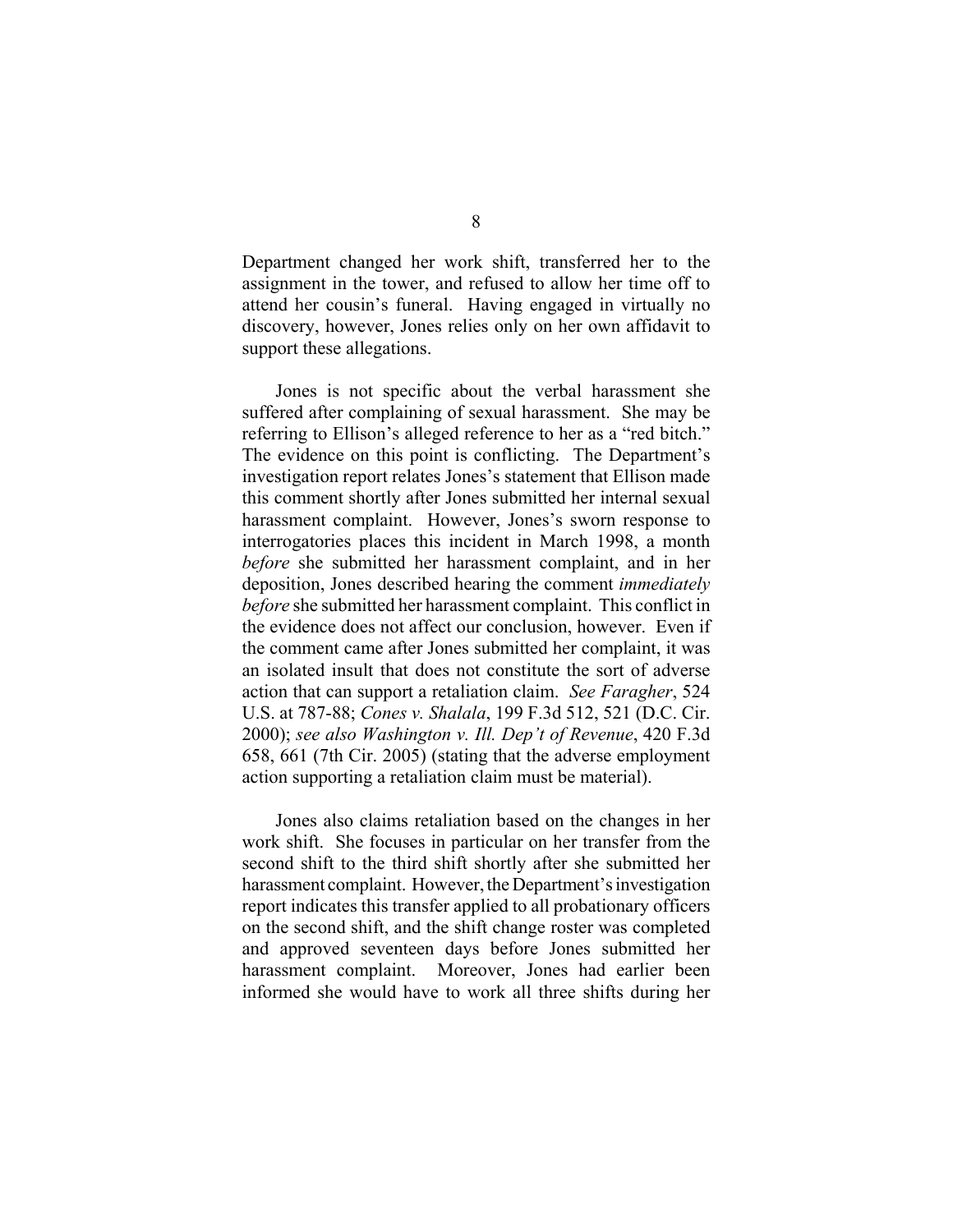probationary period. Jones does not contradict these assertions, arguing only that the Department has not produced the shift change roster. We find the Department's showing on this point sufficient to require Jones to present some evidence that she was singled out for adverse treatment. As for other alleged shift changes, Jones's claim is not specific. Jones admitted in her declaration that one of these shift changes was at her request; she sought to return to the day shift in August 1998, and the Department granted her request. Jones, however, complains the Department changed her duty locations and days off over the subsequent six weeks. Jones claims these unspecified changes caused her some temporary inconvenience, but she gives us no basis for concluding that these changes were retaliatory, rather than merely a consequence of the Department's effort to accommodate her request to return to the day shift. Her allegations in this regard are simply too vague to support her retaliation claim.

Jones next argues her transfer to the tower was retaliatory, coming as it did just two-and-a-half months after she filed her complaint with the EEOC. A lateral transfer, without more, does not constitute an adverse employment action sufficient to establish a prima facie case of retaliation. As we have previously explained:

The clear trend of authority . . . is to hold that a purely lateral transfer, that is, a transfer that does not involve a demotion in form or substance, cannot rise to the level of a materially adverse employment action. A survey of the relevant case law shows that the authority requiring a clear showing of adversity in employee transfer decisions is both wide and deep.

*Brown v. Brody*, 199 F.3d 446, 455-56 (D.C. Cir. 1999) (internal quotation marks and citations omitted). Accordingly, we have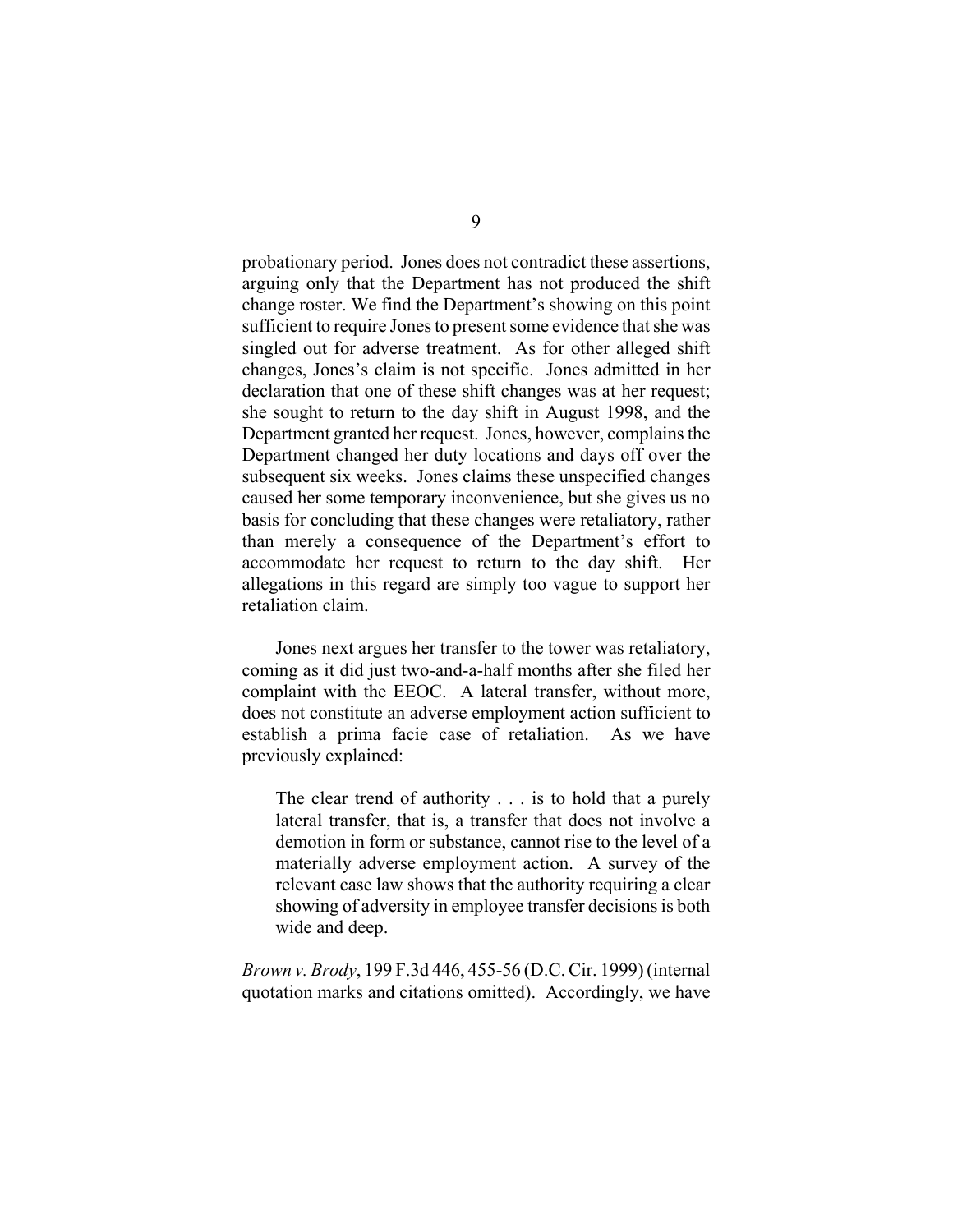held:

[A] plaintiff who is made to undertake . . . a lateral transfer—that is, one in which she suffers no diminution in pay or benefits—does not suffer an actionable injury unless there are some other *materially adverse consequences* affecting the terms, conditions, or privileges of her employment or her future employment opportunities such that a reasonable trier of fact could conclude that the plaintiff has suffered objectively tangible harm. *Mere idiosyncracies of personal preference are not sufficient to state an injury*.

*Id.* at 457 (emphases added). In short, there are few circumstances in which a mere lateral transfer can rise to the level of an adverse employment action, and we have expressly rejected a subjective test in this context. *See, e.g.*, *Stewart v. Ashcroft*, 352 F.3d 422 (D.C. Cir. 2003) (employee was passed over for position as section chief); *Freedman v. MCI Telecomms. Corp.*, 255 F.3d 840 (D.C. Cir. 2001) (employee was transferred from day shift to night shift, interfering with his education).

Jones's evidence, viewed in the light most favorable to her, establishes several reasons the tower assignment was undesirable. Though other assignments at the Occoquan facility may have had their own idiosyncratic disadvantages, a jury could reasonably infer from Jones's evidence that the tower assignment was generally less favorable than other assignments. But that fact, if true, does not make the assignment an adverse employment action. Jones readily concedes the tower was one of the three possible assignments that might arise in the ordinary course of her employment, and therefore there was no "material" change in "the terms, conditions, or privileges of her employment" when she was assigned to the tower. *Brown*, 199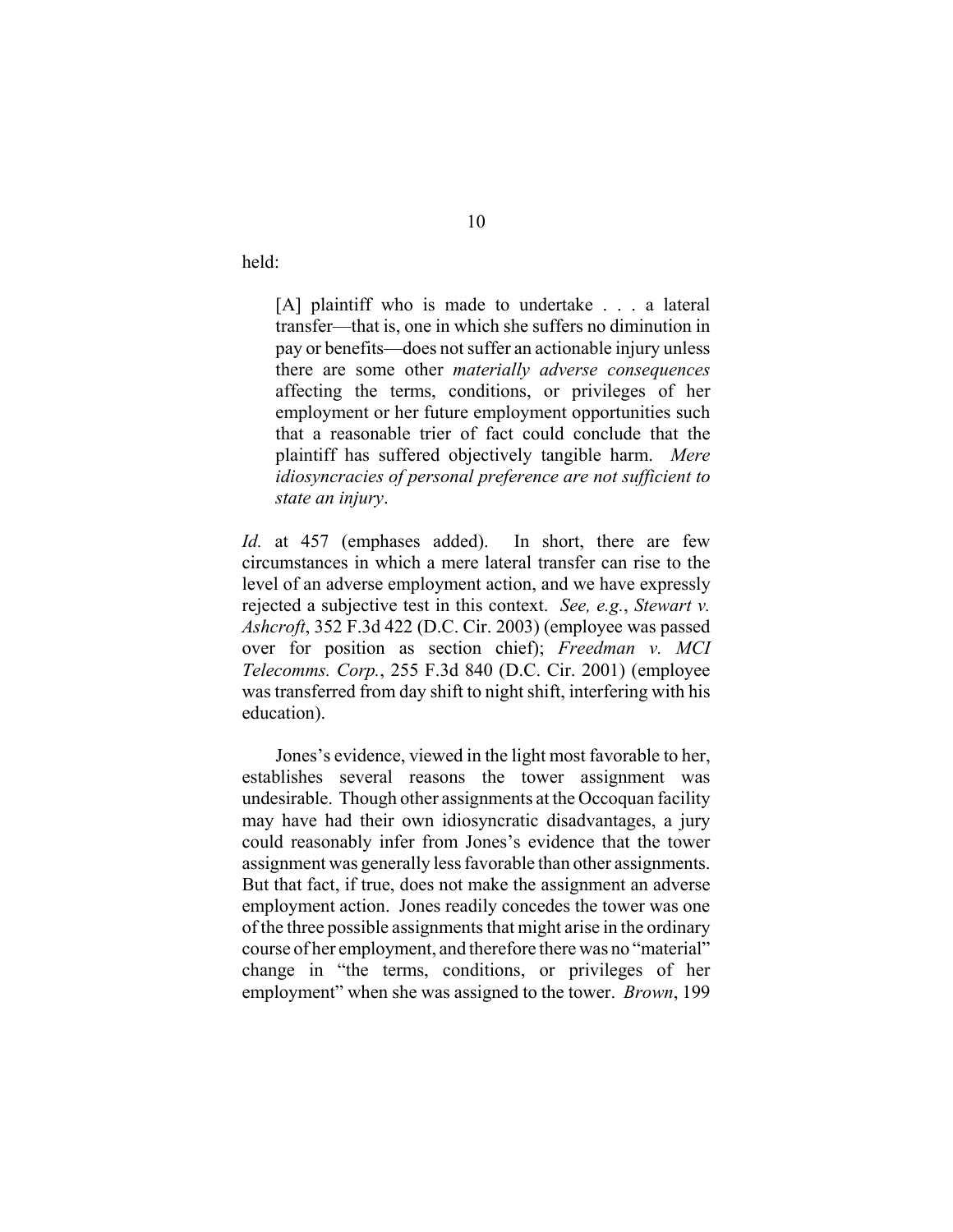F.3d at 457. Neither a routine shift change nor a routine reassignment that was part of a probationary employee's ordinary training can be deemed an adverse employment action. Although it is conceivable that an employee might allege specific facts demonstrating that a seemingly routine reassignment was in fact retaliatory, Jones does not allege such facts in the present case, and therefore we need not consider the issue.

Jones argues the retaliatory nature of the tower assignment is evident from the permanency of that assignment, which lasted ten months and ended only after the District of Columbia closed the prison facility. But we have no way of determining the relevance of the duration of her tower assignment without information about the *typical* duration of assignments for probationary officers. Jones offers no evidence on this matter nor even alleges she spent an unusually long time on tower duty as compared to other officers, and as such, her retaliation claim must fail. Moreover, even if the eventual duration of her tower duty significantly exceeded the norm, it could only be considered retaliatory *at that point*, if ever, because Jones does not allege that the duration of the assignment was fixed at the outset. Therefore, she cannot rely on the temporal proximity between the initial assignment and the filing of her EEOC complaint to establish a prima facie case of retaliatory motive. *See, e.g.*, *Cones*, 199 F.3d at 521; *Mitchell v. Baldrige*, 759 F.2d 80, 86 (D.C. Cir. 1985).

Finally, Jones argues the Department retaliated against her when it made efforts to verify her claim that her cousin had been murdered. However, Jones does not allege this procedure was contrary to standard Department practice under the circumstances, and in any case, we do not think it rises to the level of an adverse employment action that can support a claim of retaliation. Jones's evidence does not indicate that the